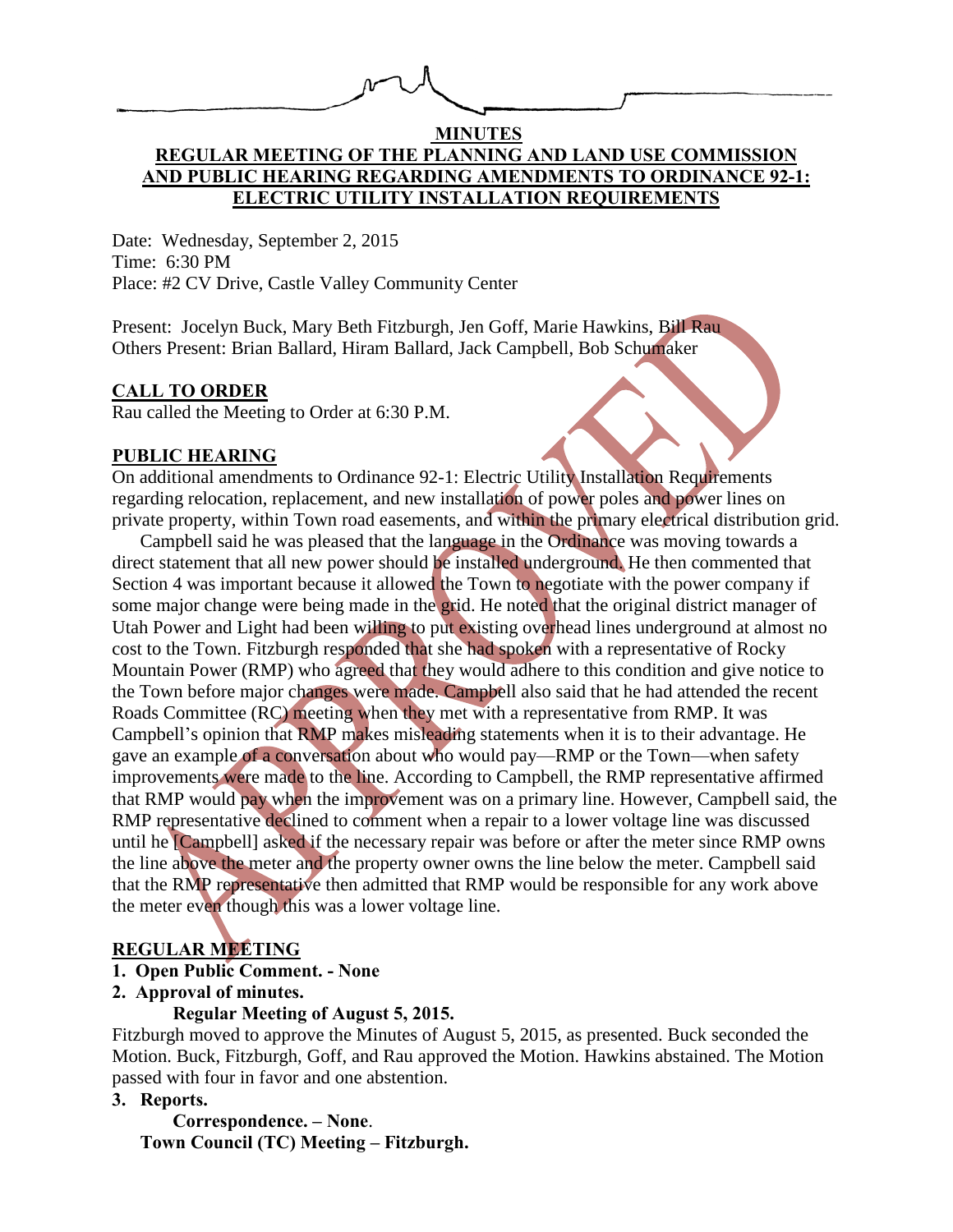

Rau reported that he attended the first portion of the last Town Council Meeting. He said that Elizabeth Tubbs, Grand County Council representative for Castle Valley, gave a long report, which included a request put before the County Council to approve putting a \$4 million bond on the November ballot to pay for removal cover the cost of a private concrete sewage storage tank next to the Fairfield Inn at the north end of Moab. Tubbs reported that the request was not approved. Rau also reported that Jason Matz had resigned as Roads Manager. According to Rau, the Town Council is considering how to restructure the Roads Department. Roth added that they are currently rewriting job descriptions and said that someone from the Roads Committee will serve as manager, when needed, for drainage reviews, etc.

#### **Hazard Mitigation Committee (HMC) – Rau.**

Rau said that he did not attend the last HMC Meeting but reported that they had discussed how to introduce their final plan to the different committees and councils within the Town and how different ordinances, plans, and rules can be made to fit the plan. He said the HMC will hold a Public Hearing at their meeting on the second Wednesday in October. They hope to approve a final plan at their November meeting.

#### **Permit Agent.**

Roth submitted a report showing that an electrical permit, a solar permit, and a garage building permit had been issued during August 2015. She also approved a routine-Conditional Use Permit (CUP) for Colin Anderton, Lot 384, for handy-man, landscape maintenance, light home repairs, etc.

Rau asked whether neighbors were informed of requests for solar permits. Roth answered no. She said the only requirements are that the solar structure adheres to the same setbacks and height restrictions that govern other structures. She also said that the permit gathers information about the size and capacity of the solar power systems so that the PLUC will have that information if needed later.

Fitzburgh noted that when letters are sent to neighbors regarding CUP applications, they are not being asked to give permission for the CUP. Roth added that neighbors are provided the opportunity to address any mitigating circumstances that they think may arise from the request.

#### **Procedural Matters**.

Roth reported that she will be out of town September 5-18.

#### **NEW BUSINESS**

## **4. Discussion and possible action re: request for changes to a pre-approved nonroutine Building Permit for Lot 54.**

Fitzburgh reported that Roth had spoken with Jeff Whitney, Grand County Building Inspector, who informed her that the property owner had previously submitted the pre-approved building permit for the garage addition and that it had expired because the property owner had not followed up on it within the following six-month period. Whitney told Roth that the property owner would now need a current building permit approved under current regulations.

Fitzburgh explained that Castle Valley's current zoning rules cap square footage at 5,000 S.F. for structures above 19 feet in height. She said that there are currently three or more preapproved building permits for this lot that are not yet built plus an animal shelter that has not been permitted which would require a Certificate of Land Use Compliance (CLUC). She said that no lot is allowed more than 7,000 total combined square footage which includes any structure with a roof, measured exterior wall to exterior wall plus additional square footage of second stories and lofts with a ceiling height of 5 feet or more, roof overhangs and porch roofs. According to Fitzburgh, the combined square footage approved for the lot with the unbuilt permits exceeds 9,000 S.F. She said the property owner would need to give up most of the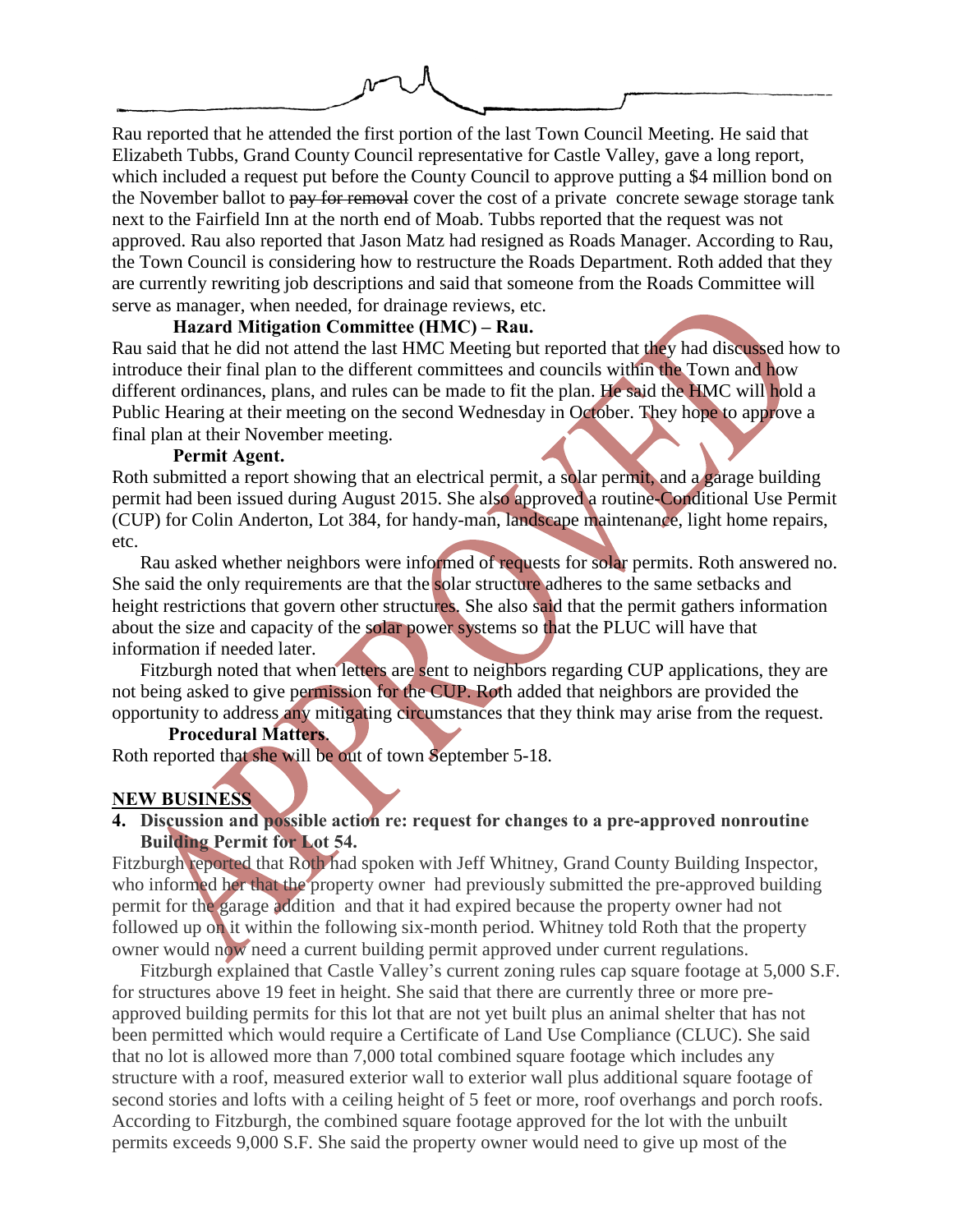unused permits, and then could apply some of the square footage of those unused permits to an addition and be under the current 7,000 square foot limit. She said that the current residence is a noncomplying structure because its height exceeds the current limit of 25 feet. She referred to the section of the current Ordinance that allows for such a noncomplying structure to add up to a total of 500 S.F. above 25 feet tall as long as the total combined square footage of the building doesn't exceed 5,000 S.F. and as long as the addition doesn't exceed the current height or 30 feet above grade (whichever is lower). Fitzburgh said that the Town records show that the residence currently has approximately 4652 S.F. of total combined square footage. However, she said, that if the addition was less than 19 feet in height, the additional square footage for the residence could be greater than 500 S.F. as long as it does not make the total combined square footage on the lot, including accessory structures and outstanding pre-approved permits, more than 7,000 S.F. She also noted that no building can contain more than one kitchen and that there cannot be more than one structure on a lot that contains both a kitchen and a full bathroom.

Brian Ballard of Red Valley Builders, representing the property owner, said that the height of the house was 24 feet from grade.

Roth said that the plans indicate a height of 27 feet from floor level plus the height above grade which might be about 3 feet. She said the Town would want to confirm the actual height of the house.

The Ballards said they would convey this information to the property owners.

## **5. Discussion and possible action re: approval of nonroutine Decommissioning Contract for Lot 124.**

Fitzburgh said that she did not think that the current structure described met the definition of a dwelling. She suggested that they consider this structure as they would a yurt or a teepee, structures which would not be considered second dwellings since they do not meet the definition of a dwelling. She noted that the property owners have signed the one-dwelling per lot acknowledgment form, so they know that they are not allowed to use the structure as a second dwelling. As a result, Fitzburgh said that she did not think a Decommissioning Contract was necessary since the structure in question has no plumbing in it and therefore no kitchen or bathroom. She stated that there is nothing to decommission or take out in this situation. After discussion, PLUC members agreed.

Fitzburgh moved not to require a Decommissioning Contract on Lot 124. Goff seconded the Motion. Buck, Fitzburgh, Goff, Hawkins, and Rau approved the Motion. The Motion passed unanimously.

#### **UNFINISHED**

#### **6. Discussion and possible action re: additional amendments to Ordinance 92-1: Electric Utility Installation Requirements (tabled).**

Fitzburgh moved to untable Item 6. Goff seconded the Motion. Buck, Fitzburgh, Goff, Hawkins, and Rau approved the Motion. The Motion passed unanimously.

Fitzburgh said that the only change made at the last PLUC Meeting was in Section 2.4, which allows the Roads Committee to decide the requirements and procedures for power installations within the Town's road easement.

Roth reported that the Roads Committee had reviewed the changes at their last Meeting and had approved this approach. She also presented the additions to the Electrical Permit which note that any work within the road easements would require an Application for Right-of-Way